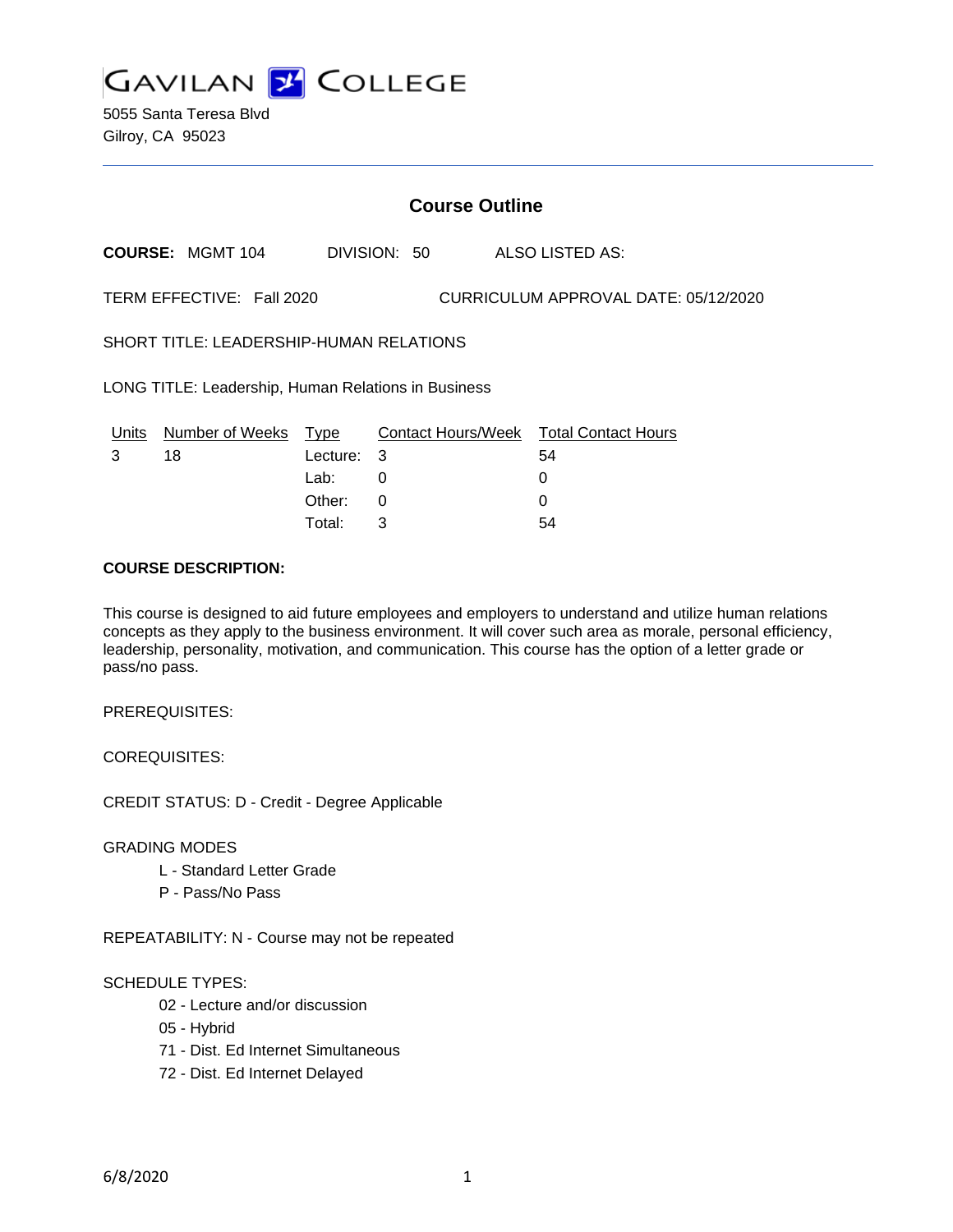# **STUDENT LEARNING OUTCOMES:**

By the end of this course, a student should:

1. Examine and describe the nature and importance of human relations at work.

2. Examine and describe the nature and importance of diversity and global issues.

3. Recognize and describe skills involved in handling conflict/problem solving and determine methods for handling these conflicts/problems.

### **CONTENT, STUDENT PERFORMANCE OBJECTIVES, OUT-OF-CLASS ASSIGNMENTS**

Curriculum Approval Date: 05/12/2020

9 Hours

Content: The Nature of Human Relations. Fundamentals of Motivation.

Student Performance Objectives: Identify the concepts of work, worth, and leisure ethics in the U.S.A. today as they relate to human relations in the workplace.

9 Hours

Content: Individual Behavior. Group Behavior. The Informal Organization.

Student Performance Objectives: Describe the basic individual and group human behavioral theories and concepts in order to apply them to the workplace.

9 Hours

Content: Technology and People at Work. Productivity and Quality Improvement. Job Redesign and Job Enrichment. Mid-term exam.

Student Performance Objectives: Recognize the challenges of interfacing technology and people at work.

9 Hours

Content: Fundamentals of Leadership. Developing, Appraising, and Rewarding Personnel.

Student Performance Objectives: Explain the individual, group, and organizational qualities and concepts that contribute to job motivation, success, evaluation, and rewards.

9 Hours

Content: Communicating for Effectiveness. Managing Conflict and Change.

Student Performance Objectives: Describe the characteristics and select from optional methodologies to deal with managing change and conflict within the workplace.

7 Hours

Content: International Human Relations. Human Relations Challenges of the Future.

Student Performance Objectives: Describe the challenges for human relations for the future and international relationships.

2 Hours

Project due and final exam.

#### **METHODS OF INSTRUCTION:**

Lecture, homework, projects, text, exams

### **OUT OF CLASS ASSIGNMENTS:**

Required Outside Hours: 54

Assignment Description: Out of Class Assignments and Homework: Read the related chapters each week, do the end-of-chapter assignments, work on project.

Required Outside Hours: 54

Assignment Description: Review notes and textbook readings and study for exams, quizzes.